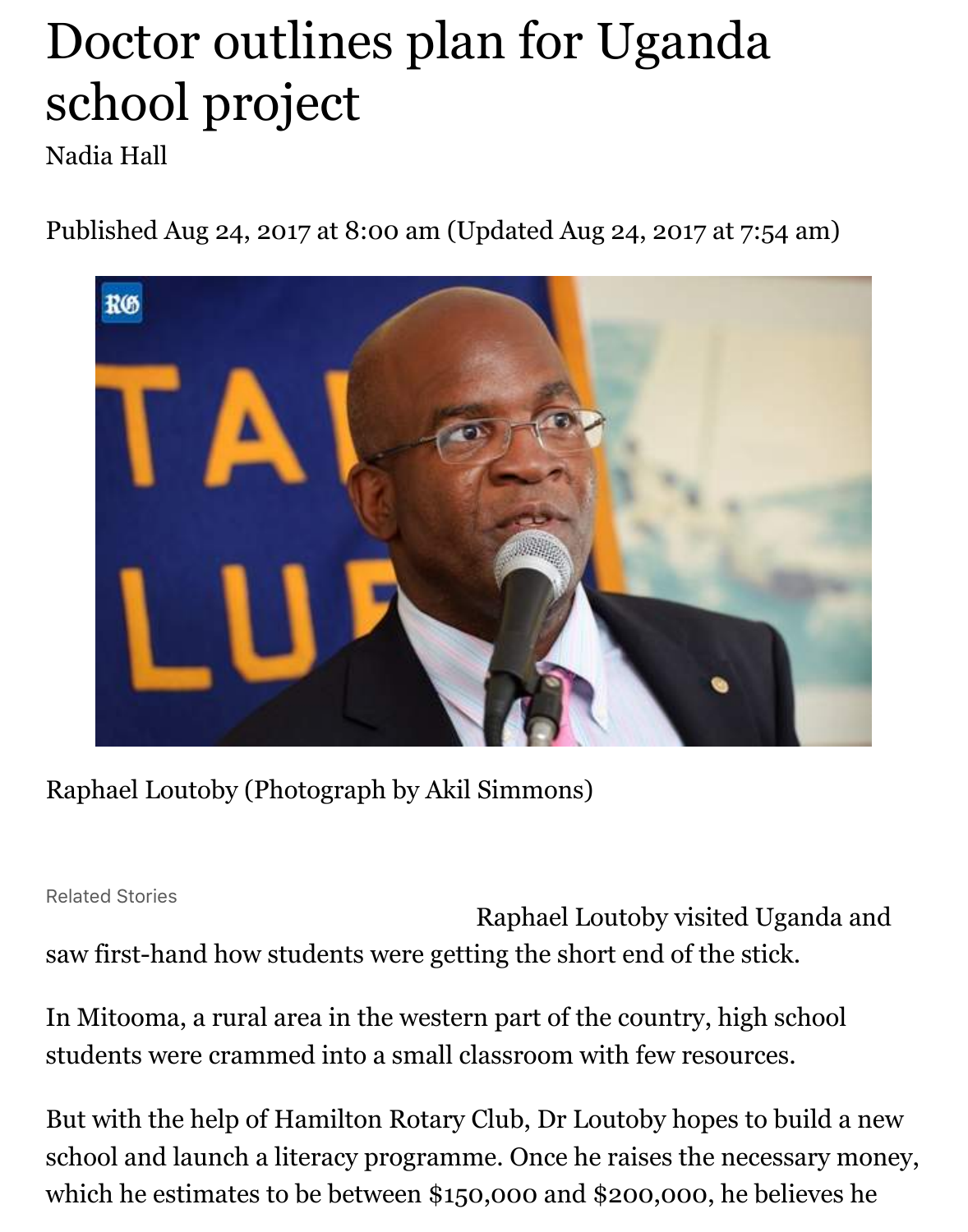can complete the project in two years.

"I visited the site and was able to see how unfortunate those students are," Dr Loutoby told *Lifestyle*.

"They have to walk, sometimes without food, for over an hour every morning to go to the school. The facility is inappropriate. It is too small. Two classes are taught in one classroom with two different topics or they take lessons in the open air.

"They have no lab, no computer room, no library, no science equipment — the kitchen is a very small shack."

Originally from Martinique, the kidney specialist moved to Bermuda four years ago to take up a job at King Edward VII Memorial Hospital. He joined Hamilton Rotary in 2015.

The club partnered with Emma Outteridge, an ambassador for a school for orphans in Uganda this year. Together, they purchased a school bus for Kaaso students and raised \$17,000 for a water catchment system.

With Ms Outteridge gone, Dr Loutoby was thrilled that Hamilton Rotary's work in Uganda would continue.

"Bermuda has a tradition of giving to this community," he said. "[Kaaso] has been entirely supported by the international community, but mostly by Rotary International. We are learning from Kaaso to help Mitooma."

Dr Loutoby's project will create a new high school, with a computer lab, a library and a science lab for the more than 250 students; 50 will board. The avid traveller and keen climber visited both schools while travelling through Uganda in June.

He noted the similarities between the two and hoped Mitooma might benefit from what has been accomplished at Kaaso. The school was founded by an